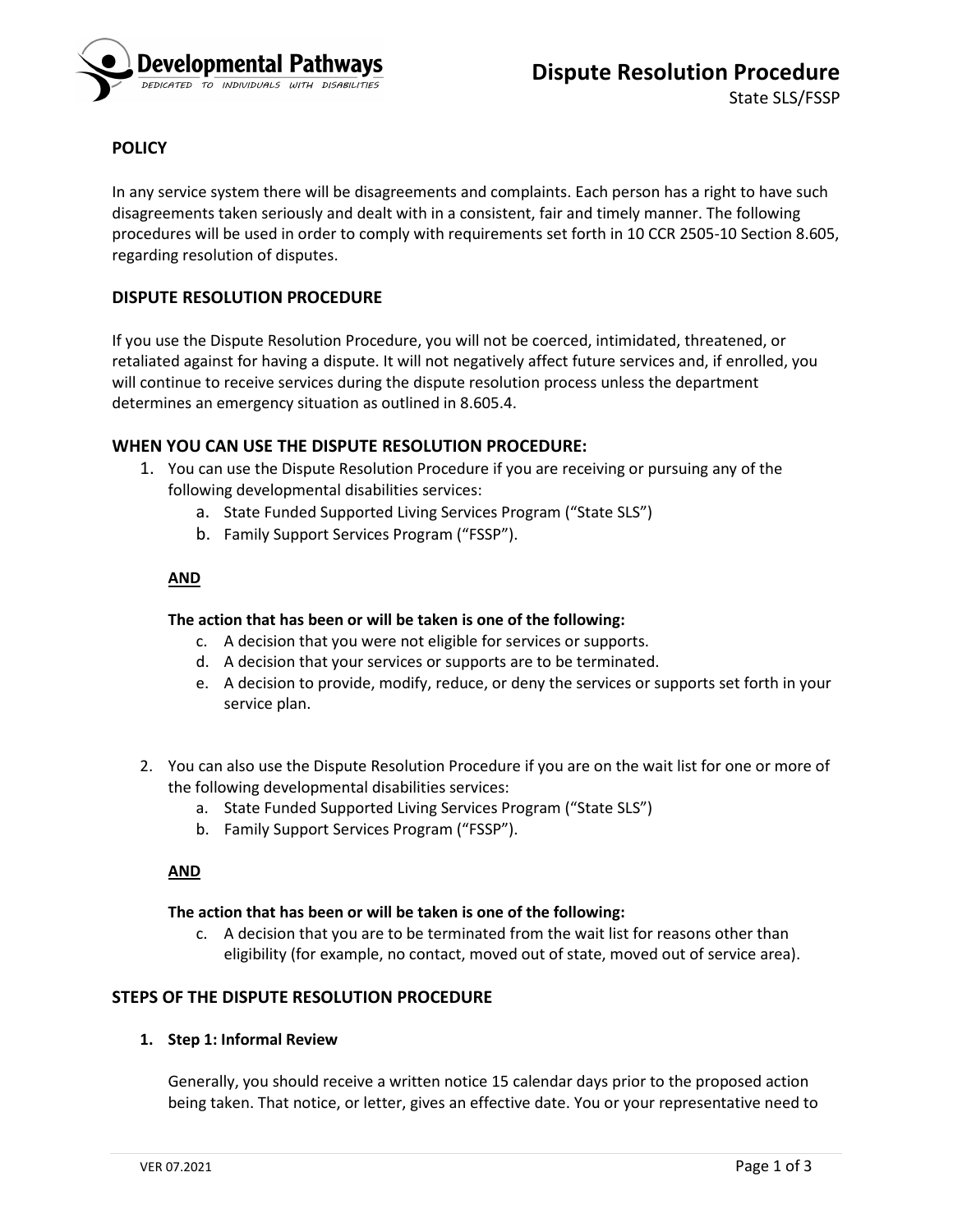# **Dispute Resolution Procedure**



State SLS/FSSP

contact the Case Manager, in writing, no later than the effective date indicating you dispute the proposed action.

The Case Manager will set up a meeting with you and the person responsible for the decision with which you disagree. The meeting will be held within 15 calendar days of the time you make the contact.

The informal review is your opportunity to talk directly to the person responsible for the decision to express your disagreement, present additional information and see if the matter can be resolved. The informal review can be done either in person or by phone. You will receive written notification of the agency's decision within 15 calendar days of the conclusion of the informal review.

If the decision does not work out to your satisfaction and you still disagree, you may request a formal review. The Case Manager can help set up a formal review.

The informal review may be waived, or bypassed, when both you and Developmental Pathways agree to do so. When that occurs, the process moves forward to Step 2.

### **2. Step 2: Formal Review**

Within 15 calendar days of receipt of written notification of the agency decision from the informal review, you must send a letter to the Chief Executive Officer of Developmental Pathways, Inc., 14280 E Jewell Ave, STE A, Aurora, CO 80012, saying what you disagree with and that you want a formal review. When the letter is received by Developmental Pathways, the Case Manager will help schedule a formal review with you and the Chief Executive Officer or someone the Chief Executive Officer chooses who is not involved in your complaint.

It is important that the formal review take place as soon as possible. Developmental Pathways will set a date and time which is no longer than 20 calendar days after receiving your letter, unless you and the agency both agree on a later date.

You may have someone with you at that meeting, including your authorized representative, counsel, or others who you want to help you. You and your representatives will be given a notice in writing about the date, time, and location of the formal review, at least 10 calendar days prior to the meeting. You are entitled to receive copies of agency documents relevant to your dispute upon your request.

#### **At formal review**:

- What is said at this meeting will be tape recorded or written down.
- The party responsible for the decision will explain the reason(s) for it; you may present evidence, and respond to or question the opposing position.

#### **After this review:**